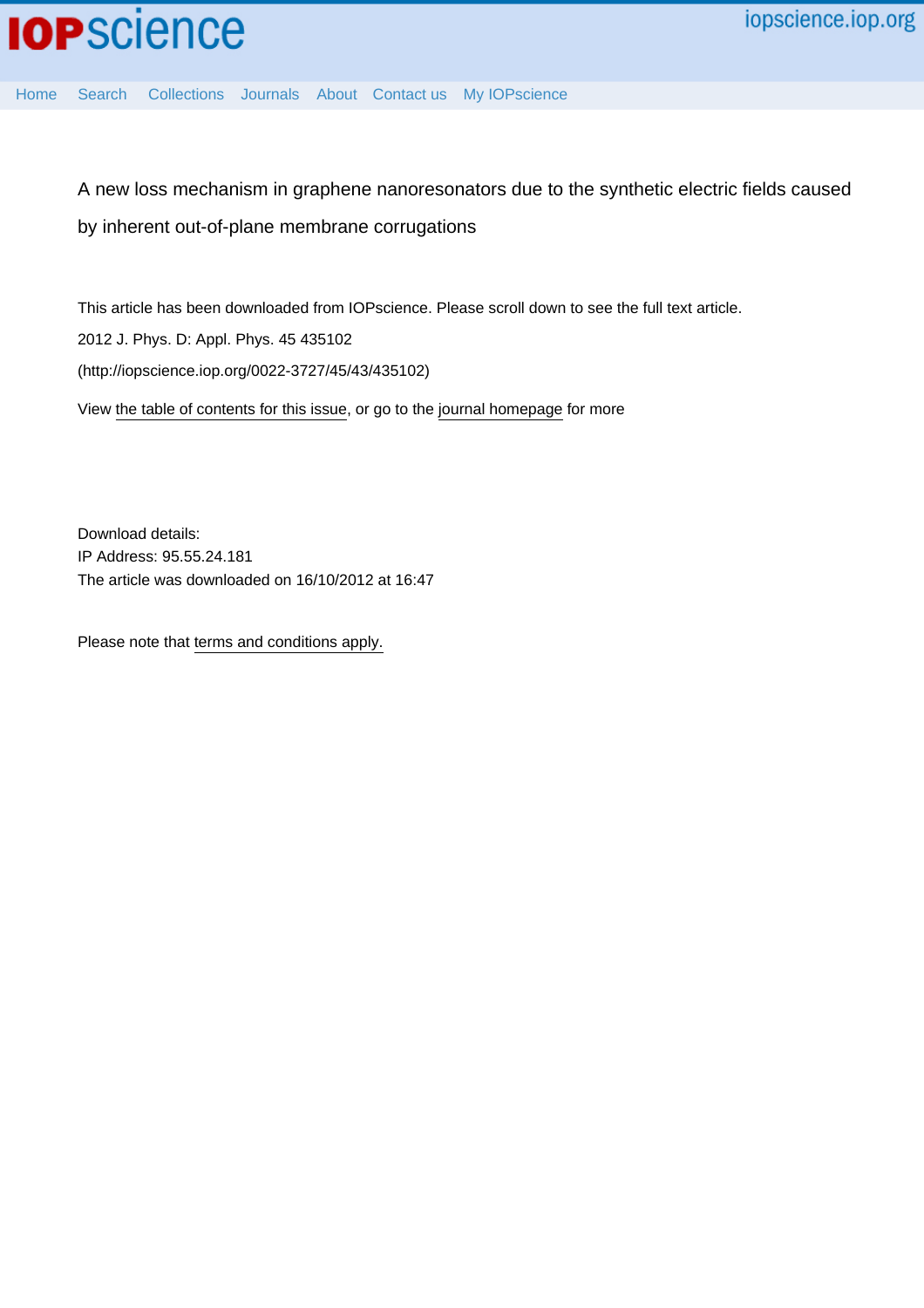<span id="page-1-0"></span>J. Phys. D: Appl. Phys. **45** (2012) 435102 (7pp) [doi:10.1088/0022-3727/45/43/435102](http://dx.doi.org/10.1088/0022-3727/45/43/435102)

# **A new loss mechanism in graphene nanoresonators due to the synthetic electric fields caused by inherent out-of-plane membrane corrugations**

# **N E Firsova**<sup>1</sup> **and Yu A Firsov**<sup>2</sup>

<sup>1</sup> Institute for Problems of Mechanical Engineering, Russian Academy of Sciences, St Petersburg 199178, Russia

<sup>2</sup> A F Ioffe Physical-Technical Institute, Russian Academy of Sciences, St Petersburg, Russia

E-mail: [nef2@mail.ru](mailto: nef2@mail.ru)

Received 4 July 2012, in final form 2 September 2012 Published 6 October 2012 Online at [stacks.iop.org/JPhysD/45/435102](http://stacks.iop.org/JPhysD/45/435102)

#### **Abstract**

For the first time the influence of out-of-plane deformations, which always exist in graphene, on the non-stationary processes is considered for the case of a monolayer graphene nanoresonator. A new loss mechanism for this device caused by dissipative intra-valley currents stipulated by synthetic electric fields is studied. These fields are generated by time-dependent gauge fields arising in a graphene membrane due to its intrinsic out-of-plane distortions and the influence of the external periodic electromotive force. The corresponding formula for the quality factor has a quantum mechanical origin and includes quantum mechanical parameters. This loss mechanism accounts for an essential part (about 40%) of losses in a graphene nanoresonator and it is specific just for graphene. The ways of minimization of this kind of dissipation (an increase in the quality factor of the electromechanical system) are discussed. It is explained why one can enhance the quality factor by correctly choosing a combination of strains (by strain engineering). In addition, it is shown that the quality factor can be increased by switching on a magnetic field perpendicular to the graphene membrane.

#### **1. Introduction**

The recent successful preparation of one-atom layer of carbons, i.e. graphene  $[1-3]$ , gave rise to the development of twodimensional (2D) physics. However, the question whether a strictly 2D crystal can exist was first raised theoretically more than 70 years ago by Peierls [\[4,](#page-6-0) [5\]](#page-6-0) and Landau [\[6,](#page-6-0) [7\]](#page-6-0). They showed that in the standard harmonic approximation, the thermal fluctuations should destroy a long-range order, essentially resulting in a 'melting' of the 2D lattice at any finite temperature. Mermin and Wagner proved that a magnetic long-range order could not exist in one and two dimensions [\[8\]](#page-6-0) and, later, the proof was extended to the crystalline order in 2D [\[9\]](#page-6-0). In fact, all the observed mono-atomic graphene samples have inherent stable corrugations, i.e. out-of-plane deformations (ripples, bubbles, wrinkles, etc), see for instance [\[10\]](#page-6-0), where it was discovered that '... .graphene sheets are not perfectly flat, but exhibit intrinsic microscopic roughening...' and also '. . . the observed corrugations in the third dimension may shed light on the subtle reasons behind the stability of 2D-crystals'. In [\[11\]](#page-6-0) it was theoretically shown that these 'dangerous' fluctuations can, however, be suppressed by the anharmonic coupling between bending and stretching modes.

As a result, a 2D membrane can exist, but strong height thermal fluctuations (about 7 nm) would be present and ripples spontaneously appear. So, considering a graphene membrane with distortions, we study not a specific case, but the general one. Therefore, it is very important to study the influence of these out-of-plane deformations on physical processes in graphene. It was shown that these corrugations lead to the appearance of a pseudo-magnetic field (gauge field) (see, for instance, [\[12\]](#page-6-0)). These inevitably existing fields in graphene have a magnitude of about several teslas.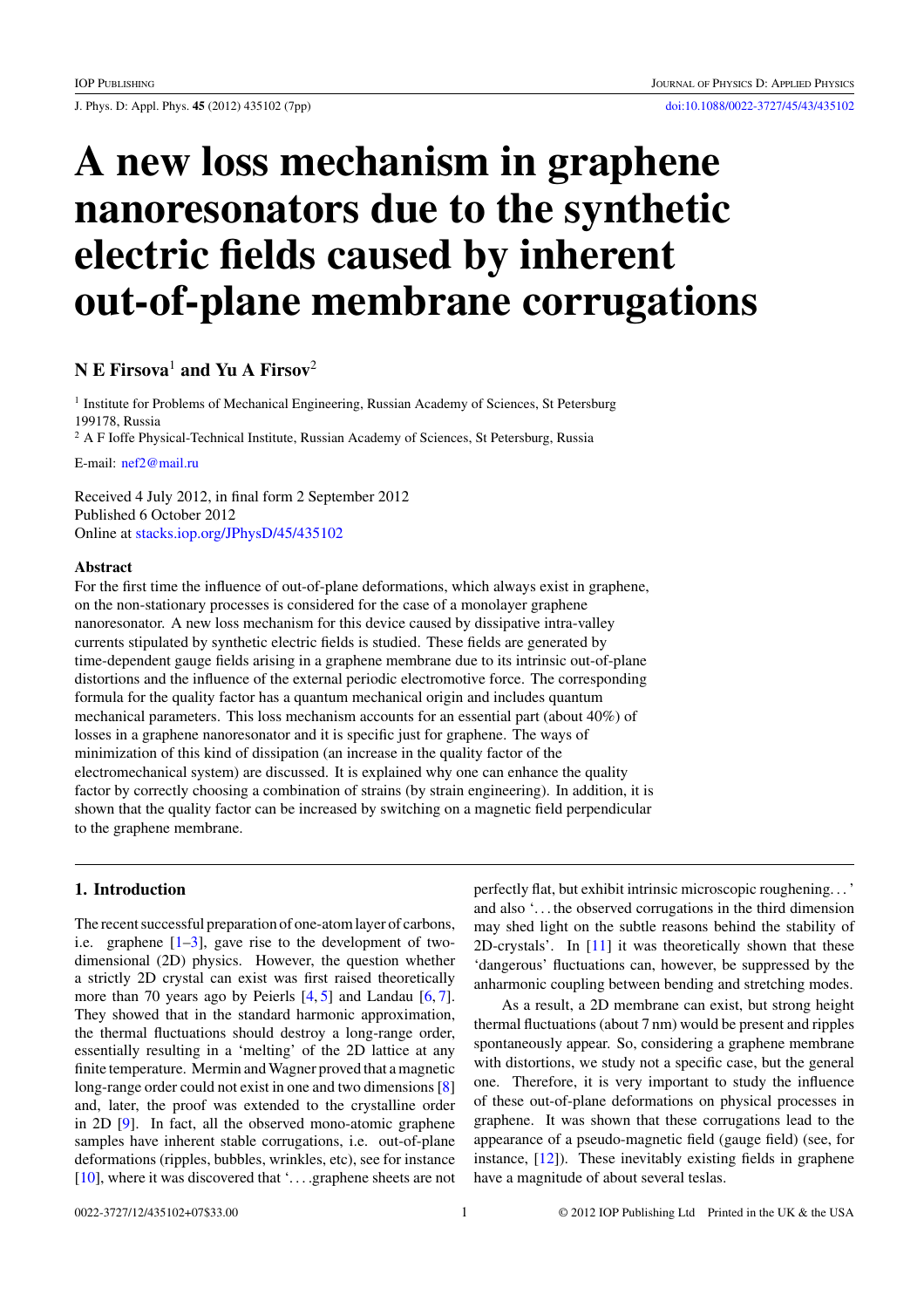However, only in [\[14\]](#page-6-0) it was pointed out that in graphene one should also take into account that the so-called synthetic electric fields, which arise if pseudo-magnetic gauge fields turn to be time-dependent. Having this idea in mind, the authors of [\[14\]](#page-6-0) calculated the damping rate (see (14) in [\[14\]](#page-6-0)) for flexural phonons. Comparing it with the Kubo formula for conductivity (see  $(13)$  in  $[14]$ ), they were able to interpret the dissipation caused by the synthetic electric fields and the current associated with them as Joule-type losses.

It is interesting that such fields were artificially created not long ago in another nontrivial system. It was done in a rubidium Bose–Einstein condensate (BEC). This field was produced as a time-dependent one which led to the appearance of the so-called synthetic electric fields [\[13\]](#page-6-0). In [\[13\]](#page-6-0), the effective time-dependent vector potential for neutral atoms was created via the interaction with laser light generating a synthetic electric field simulating a charged condensed matter system in the array of neutral atoms.

Unlike the authors of  $[14]$  we consider a problem that enables application to devices. Namely, we investigate below the influence of ripples on the performance of graphene nanoresonators. As is well known, these devices have proven to be very useful in a large number of applications in different spheres of activities. In the series of new small-sized devices named nanoelectromechanical systems (NEMS) (see [\[15,](#page-6-0) [16\]](#page-6-0)) the nanoresonators seem to be especially prospective.

First, materials such as piezoelectrics, silicon, metallic nanowires and carbon nanotubes were used for fabrication of nanoresonators. The best dynamic characteristics may be achieved as the resonator size and the mass scale down (which is assumed in the classical linear elastic Bernoulli– Euler beam theory). The resonance frequency may be essentially increased, while the quality factor *Q* will not become significantly worse (see [\[17,](#page-6-0) [18\]](#page-6-0), for instance). This allows the sensitive detection of many microscopic physical phenomena and the measurement of parameters such as spin, force and molecular mass. These possibilities opened way for new investigations in biology: virus, protein, DNA detection, the detection of enzymatic activity, etc.

New opportunities arise if we come to materials such as graphene—the one carbon atom layer. For instance, recently a new especially precise method has been suggested for mass detection (with *zg* sensitivity) based on an NEM mass spectrometer [\[19\]](#page-6-0) exploiting the advantage of graphene membranes.

Different modifications of graphene nanoresonators were studied, for instance, in [\[20–22\]](#page-6-0). It was shown that the damping rate increases linearly with resonance frequency. Different kinds of loss mechanisms are discussed in [\[20–25\]](#page-6-0). Some of them are common to all experimental setups: attachment losses, thermoelastic dissipation, etc. The others depend on the actuation scheme, for instance, the magnetomotive actuation scheme, capacitive coupling, etc. The surface-relative losses usually can be modelled by the distribution of effective two-level systems. All these possibilities were considered in detail in [\[24\]](#page-6-0). The authors of [\[24\]](#page-6-0) pointed out that in the dissipation of graphene nanoresonators the essential part is due to the electrostatically

coupled graphene layer and a doped metallic backgate, the energy being dissipated by increasing the electron–hole excitations and due to the interaction of a charge fluctuation with lower energy flexural phonons. Moreover, the authors of [\[26\]](#page-6-0) investigated intrinsic loss mechanisms of monolayer graphene nanoresonators undergoing flexural oscillations. They found that spurious edge modes of vibrations, which arose intrinsically due to the different properties of edge atoms, were the dominant intrinsic loss mechanism that reduced the *Q*-factors. In [\[27\]](#page-6-0) the authors studied two effects from the free edges on graphene nanoresonators, which are both responsible for reducing the quality factors. They are the imaginary edge vibration effect and the so-called artificial effect. It is shown that the armchair edges in graphene nanoresonators lead to higher values of *Q*-factors than the zigzag edges.

However, as was mentioned above, such approaches do not take into account very specific properties of 2D systems. It is well known that in graphene a significant role is played by gauge pseudo-magnetic fields [\[12\]](#page-6-0) created due to the spontaneous generation of large-scale stable distortions of the 2D graphene surface (ripples, wrinkles, etc) responsible for its high bending rigidity. There exist expectations that these pseudo-magnetic fields can be used for the creation of new graphene nanoelectromechanics. Later it was discovered that these gauge fields might be varied by applying external strains [\[28–30\]](#page-6-0) (strain engineering).

Note that in all the papers where graphene nanoresonators are investigated the authors consider a purely flat 2D model without taking into account the inevitably existing ripples. Also a major part of them did not analyse the microphysical reasons underlying the macrophenomena. In this paper we investigate the influence of ripples, which leads to a new dissipation mechanism in graphene nanoresonators. We call this new mechanism the Joule-type losses and we describe its quantum origin. We consider the synthetic electric fields, which inevitably arise during nanoresonator vibrations driven by an external time-dependent electromotive force. Our problem essentially differs from the one analysed in [\[14\]](#page-6-0). While in [\[14\]](#page-6-0) the amplitude of vibrations in the long wave limit tends to zero, in our case of the external time-dependent electromotive force it is not so. Therefore, formula (14) from [\[14\]](#page-6-0) cannot be directly used in our case of the long wave limit  $(q \approx 1/L, L$  is the characteristic length scale of a membrane). Nevertheless, the necessary procedures demonstrating that the physics of damping is of Joule type can be performed in our case as well. To analyse the Joule-type losses in our problem we use the analytical formulae for pseudo-vector potential *A* for a monolayer graphene sheet obtained by the authors of [\[31\]](#page-7-0).

Below we also estimate the resonator intrinsic losses (quality factor *Q*) caused by the synthetic electric fields. We show that the corresponding contribution to 1*/Q* is very essential and leads to rather large Joule-type losses in graphene nanoresonators.

Of course, the role of synthetic electric fields in other NEMS may also be important.

In the last section of our paper we discuss the methods for the reduction of Joule-type losses in graphene nanoresonators.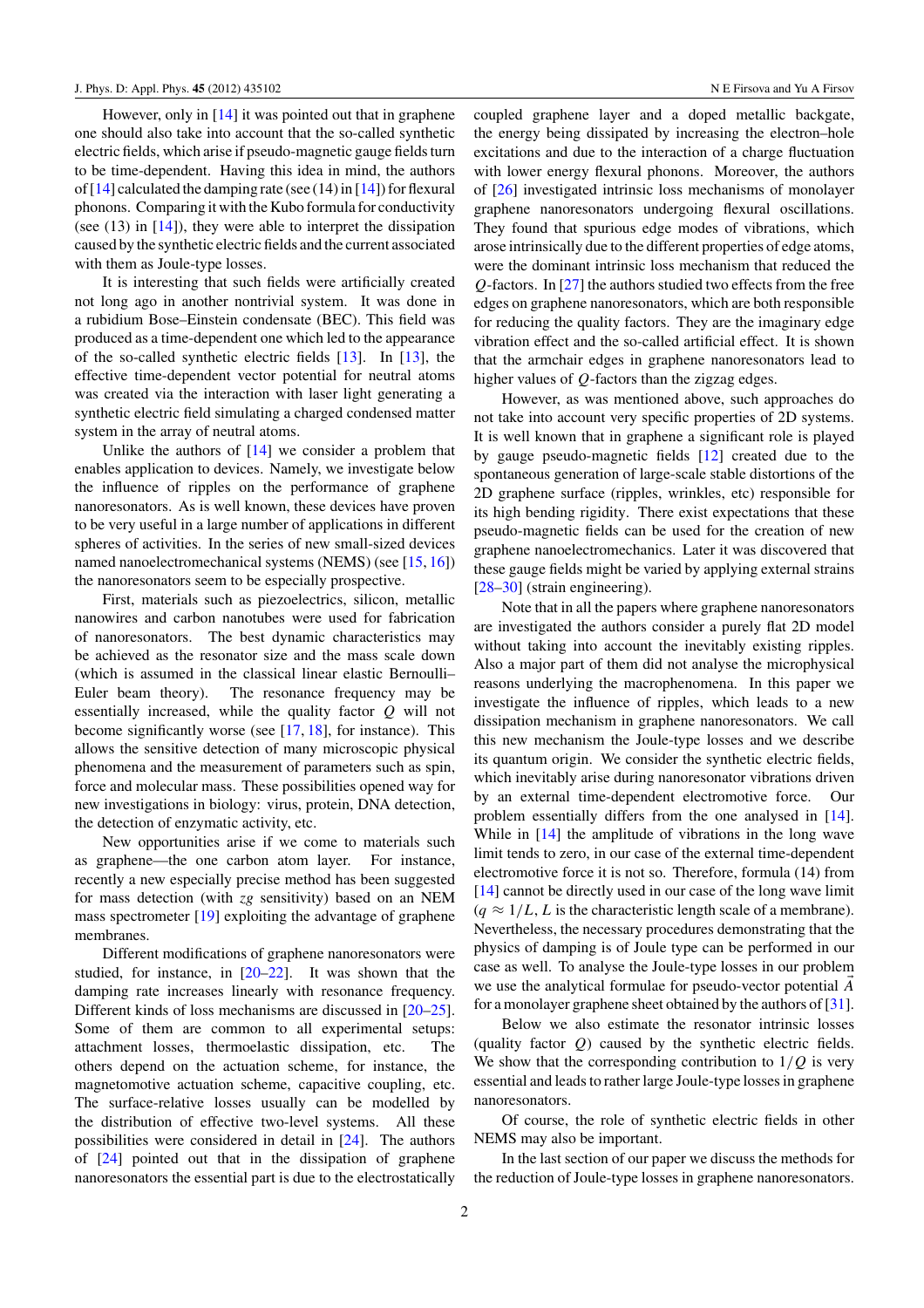## <span id="page-3-0"></span>**2. The Model**

We consider a graphene nanoresonator (see for instance figure 1 in  $[21]$  or figure 1 in  $[22]$ ). For a monolayer graphene membrane described by the equation of surface  $z = h(x, y)$ , for any atom the vectors directed to three nearest neighbours have the form (see for instance [\[31\]](#page-7-0)) √

$$
\vec{u}_1 = a(\sqrt{3}/2, 1/2), \qquad \vec{u}_2 = a(-\sqrt{3}/2, 1/2),
$$
  

$$
\vec{u}_3 = a(0, -1).
$$

Here  $a = 2.5 \text{ Å}$  is the distance between nearest atoms in the lattice;  $h = h(x, y)$  is the distance from a point on a membrane to its projection  $(x, y)$  in the *XOY*-plane.

The following formulae for the gauge field vector potential  $\vec{A}$  were obtained in [\[31\]](#page-7-0) (see also [\[32\]](#page-7-0)):

$$
A_x(\vec{r}) + iA_y(\vec{r}) = -\sum_j \delta t_j(\vec{r}) e^{i\vec{u}_j \vec{K}}
$$
  
= 
$$
-\frac{\varepsilon_{\pi\pi}}{2} \sum_j [(\vec{u}_j \cdot \nabla) \nabla h]^2 e^{i\vec{u}_j \vec{K}},
$$
 (1)

$$
A_x = -\frac{1}{2}A^0[(h_{xx})^2 - (h_{yy})^2]a^2,
$$
  
\n
$$
A_y = A^0[h_{xy}(h_{xx} + h_{yy})]a^2,
$$
\n(2)

$$
A^{0} = \frac{3}{4} \cdot \frac{\varepsilon_{\pi\pi}}{e} \cdot \frac{c}{V_{F}}.
$$
 (3)

Here  $V_F$  is the Fermi velocity, the energy  $\varepsilon_{\pi\pi}$  characterizes the strength of valence bonds,  $\varepsilon_{\pi\pi}$  = 2.89 eV  $\vec{K}$  = the strength of valence bonds,  $\varepsilon_{\pi\pi}$  = 2.89 eV K =  $a^{-1}(4\pi/3\sqrt{3}, 0)$  is the Dirac point position,  $t_j$  is the exchange integral with the *j*th nearest neighbour,  $j = 1, 2, 3$  (we consider the tight binding approximation), and *A*<sup>0</sup> has the same dimension as the vector potential. The products of the expressions in square brackets in the formulae for  $A_x$ ,  $A_y$  in (2) by  $a^2$  are dimensionless, i.e. they are numerical coefficients, their magnitudes being dependent on the deflection depth of the graphene membrane (we take into consideration large-scale deformations such as ripples, wrinkles, etc) and also on the lattice constant value for the current moment of time. Note that in  $[33, 34]$  $[33, 34]$  $[33, 34]$  (see also  $[12]$ ) a different formula for pseudomagnetic vector potential was considered. The difference between these two formulae is discussed in [\[12,](#page-6-0) [32\]](#page-7-0).

When alternating electromotive field directed along the *OZ*-axis is switched on, the vectors  $\vec{u}_j$  should get the timedependent variation  $\Delta \vec{u}_j(t)$ , which is proportional to  $E_0 \sin \omega t$ , i.e. we have in the linear approximation

$$
a(t) = a_0 + \Delta a(t), \tag{4}
$$

where  $a_0 = 2.5 \text{ Å}$  is the initial value of the parameter *a* at  $t = 0$  and

$$
\Delta a(t) = \eta_1 E_0 \sin \omega t = a_{00} \sin \omega t. \tag{5}
$$

Here the coefficient  $\eta_1$  has dimensionality (cm<sup>2</sup> V<sup>-1</sup>). Similarly we assume

$$
h(x, y, t) = h_0(x, y) + \Delta h(t),
$$
\n(6)

$$
\Delta h(t) = \eta_2 E_0 \sin \omega t \cdot \cos \left(\frac{\pi x}{2L}\right) = h_{00} \sin \omega t \cdot \cos \left(\frac{\pi x}{2L}\right),\tag{7}
$$

where  $z = h_0(x, y)$  is the equation of the initial membrane surface form and  $\eta_2$  has the same dimensionality as  $\eta_1$ . Both of them describe an interaction with actuating field on the microscopic level. The coefficients  $\eta_1$ ,  $\eta_2$  may, generally speaking, depend on *x*, *y*, but they do not essentially influence the main results of our paper. The last factor in (7) is connected with the clumping of the opposite membrane edges by  $x = \pm L$ (doubly clumped).

Note that, as is shown in  $[21]$ , the linear approximation is reasonable if the deflection amplitude of the graphene nanoresonator vibrations does not exceed 1.1 nm. As we assume in our calculations below, it equals 1 nm really. Therefore, our assumption about linearity is quite reasonable. The nonlinear problem was studied in a number of works (see [\[35\]](#page-7-0) and references therein) as well. However, we restrict ourselves here to the linear case.

In the presence of the external actuating periodic electric field  $E_0$  sin  $\omega t$  the gauge field vector potential  $\vec{A}$  will depend on time, i.e. in the monolayer graphene membrane the so-called synthetic electric field arises:

$$
\vec{E}_{syn} = -c^{-1}\vec{A}_t. \tag{8}
$$

Let  $\omega \approx \omega_{\text{res}}$ , where  $\omega_{\text{res}}$  is the eigenfrequency of our nanoresonator. Then substituting  $(2)$ – $(7)$  into  $(8)$  we find

$$
(\vec{E}_{syn})_x = -c^{-1}(\vec{A}_x)_t
$$
  
=  $\frac{A^0}{c} \cdot \{[(h_{xx}^2 - h_{yy}^2)(\Delta a)_t + ah_{xx}(\Delta h)_{xxt}]a\},$  (9)

$$
(\vec{E}_{syn})_y = -c^{-1}(\vec{A}_y)_t
$$
  
=  $-\frac{A^0}{c} \cdot \{h_{xy}[2(h_{xx} + h_{yy})(\Delta a)_t + a(\Delta h)_{xxt}]a\}.$  (10)

We can write formulae  $(9)$  and  $(10)$  in the form

$$
(\vec{E}_{syn})_x = E^0(\omega)h_{00}I_x \cos \omega t,
$$
  
\n
$$
(\vec{E}_{syn})_y = E^0(\omega)h_{00}I_y \cos \omega t,
$$
\n(11)

where  $h_{00} = (E_0 \eta_2)$  is the resonator oscillation amplitude (deflection) and

$$
I_x = \left\{ \left[ \left( \frac{\eta_1}{\eta_2} \right) (h_{xx}^2 - h_{yy}^2) - ah_{xx} \left( \frac{\pi}{2L} \right)^2 \cos \left( \frac{\pi x}{2L} \right) \right] a \right\},\tag{12}
$$

$$
I_{y} = \left\{ h_{xy} \left[ 2 \left( \frac{\eta_{1}}{\eta_{2}} \right) (h_{xx} + h_{yy}) - a \left( \frac{\pi}{2L} \right)^{2} \cos \left( \frac{\pi x}{2L} \right) \right] a \right\},\tag{13}
$$

$$
E^{0}(\omega) = \frac{3}{4} \cdot \frac{\varepsilon_{\pi\pi}}{e} \cdot \frac{\omega}{V_{F}}.
$$
\n(14)

It is worth noting that the dimensionless quantities  $I_x$ ,  $I<sub>y</sub>$  do not turn to zero even by zero deflection because of the presence of deformations such as ripples and wrinkles in graphene. It follows from  $(11)$ – $(14)$  that after time averaging we have

$$
(\vec{E}_{syn})^2 = (\vec{E}_{syn})_x^2 + (\vec{E}_{syn})_y^2 = (E^0(\omega))^2 h_{00}^2 (I_x^2 + I_y^2)/2.
$$
\n(15)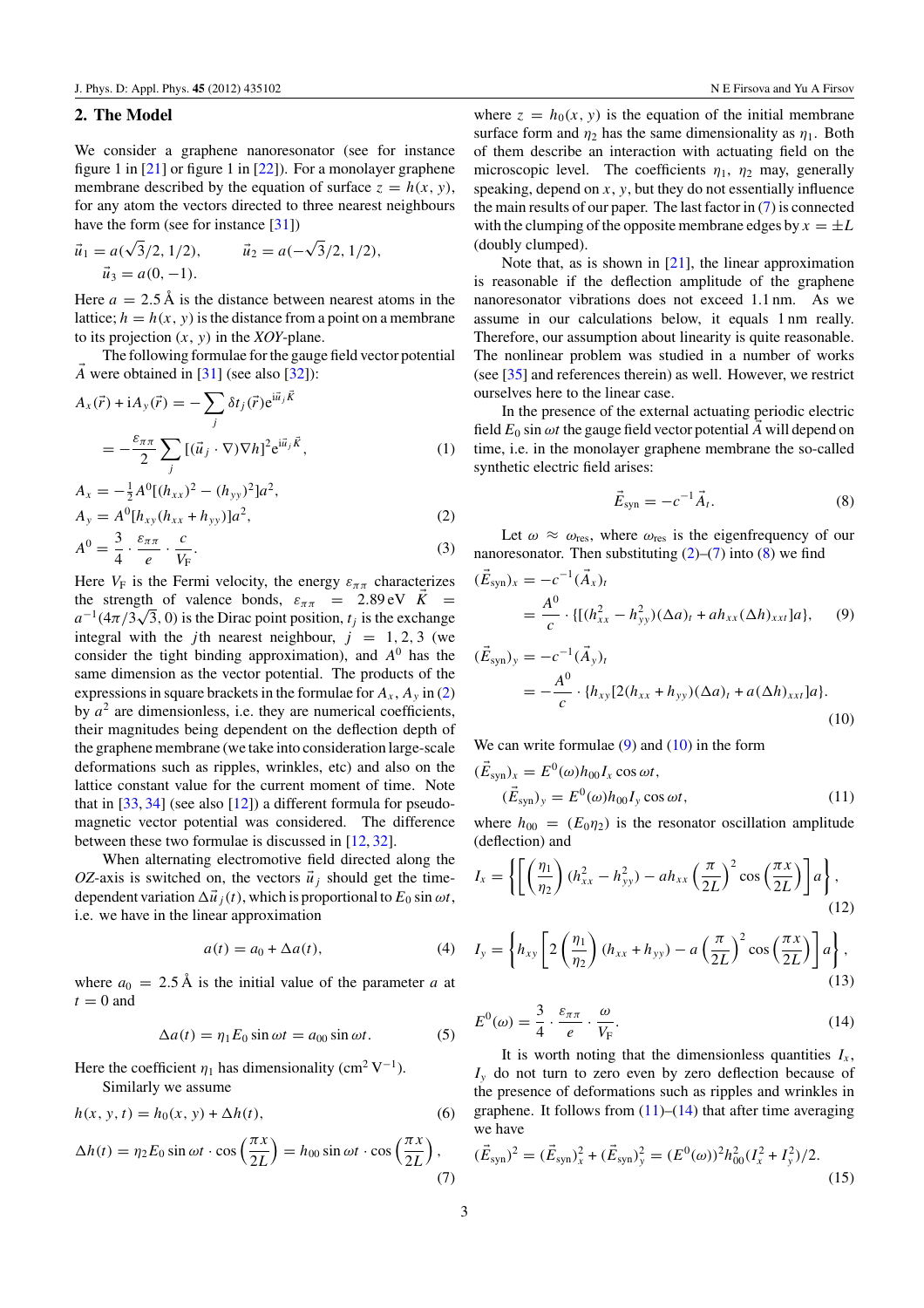<span id="page-4-0"></span>Note that our problem differs very much from the one considered in  $[14]$ . In particular, in  $[14]$ , where the damping rate of flexural phonons due to the Joule-type losses is calculated, their vibrational amplitude tends to zero in the long wave limit. However, in our case the amplitude of the membrane vibration does not tend to zero because of the external electromotive force. Nevertheless, the corresponding procedure can be carried out in our case as well. As was explained, the dissipation mechanism in a monolayer graphene resonator driven by a time-dependent electromotive force may be considered as Joule-type losses (like the problem of finding flexural phonon damping rate in [\[14\]](#page-6-0)). So we can write in our problem the Joule-type losses  $\Delta \varepsilon_I$  for the period  $T = 2\pi/\omega$ in the form

$$
\Delta \varepsilon_J \approx 2\pi (\vec{E}_{syn})^2 \sigma \frac{L_x L_y}{\omega},\tag{16}
$$

where  $L_x$ ,  $L_y$  are membrane sizes and  $\sigma$  is the 2D conductivity (for more details see below). From  $(15)$  and  $(16)$  we obtain

$$
\Delta \varepsilon_J \approx \pi (E^0(\omega))^2 h_{00}^2 (I_x^2 + I_y^2) \sigma \frac{L_x L_y}{\omega}.
$$
 (17)

Note that in  $(16)$  and  $(17)$  we took into consideration the contribution from only one Dirac cone*K* (from only one valley, i.e. from only one sublattice). We discuss the correction connected with the role of another valley *K*<sup>∗</sup> in summary and conclusions.

From formulae  $(14)$  and  $(17)$ , we see that the damping rate linearly depends on frequency. It is interesting that in nanoresonators, on the basis of carbon nanotubes, the dissipation mechanism connected with electron tunnelling through a vibrating nanotube also causes the damping rate to linearly depend on frequency [\[25\]](#page-6-0).

The general losses of graphene nanoresonators include parts of different nature:

$$
Q^{-1} = Q_0^{-1} + Q_J^{-1}.
$$
 (18)

Here  $Q_0^{-1}$  is connected to the dissipation mechanisms studied earlier by the other authors (see for instance [\[20–25\]](#page-6-0)), and  $Q_J^{-1}$ is connected to the mechanism considered and analysed for the first time in this paper.

We introduce a quality factor *QJ* connected to the Jouletype losses as follows:

$$
Q_J^{-1} = \frac{\Delta \varepsilon_J}{\varepsilon_{\text{total}}}.\tag{19}
$$

Here  $\Delta \varepsilon_I$  is found from (17), and the total energy is defined as follows:

$$
\varepsilon_{\text{total}} = N \cdot m_{\text{at}} \cdot \omega^2 \cdot h_{00}^2, \qquad N = L_x L_y / (a^2 3\sqrt{3}/2),
$$

where *N* is the number of atoms in the graphene membrane,  $m_{\text{at}}$  is the atom mass and  $h_{00}$  is the oscillation amplitude of the membrane. So we obtain

$$
Q_J^{-1} = \pi \frac{3\sqrt{3}}{2} \cdot \frac{(E^0(\omega))^2 \cdot \sigma[a^2(I_x^2 + I_y^2)]}{\omega^3 m_{\text{at}}}.
$$
 (20)

Note that using equation [\(13\)](#page-3-0) for  $E^0(\omega)$  and the general formula of the form  $\sigma \cong \frac{e^2}{h} \frac{\varepsilon_F \tau}{h} \cong \frac{e^2}{h} k_F l$  for conductivity, we see that the quality factor (20) does not depend on the electron charge *e*. It is connected to the fact that the synthetic fields are chargeless (div $\vec{E}_{syn} = \text{div}\vec{A}_t = 0$ ). The fact that there is no electric charge associated with the 'electric' and 'magnetic' fields created by structural deformations was mentioned in [\[32\]](#page-7-0). We see that their 'structural electrodynamics' generated by external time-dependent activating forces is also chargeless.

Note also that our formula (20) for the Joule-type loss quality factor contains the Planck constant *h* and the energy  $\varepsilon_{\pi\pi}$  characterizing the strength of the valence bonds. So the considered loss mechanism due to the intrinsic synthetic fields has a quantum origin. In addition, it was shown in [\[14\]](#page-6-0) (see formula (45) and a discussion thereabout) that the 2D conductivity  $\sigma$  does not (or weakly) depend on the activating field frequency in graphene. But for estimating the approximate value of the Joule-type losses in the next section we shall take the measured value of  $\sigma$  using experimental data [\[37\]](#page-7-0).

Note that in experimental work  $[26]$  the authors wrote that 'it was determined that the intrinsic loss mechanism in graphene can nearly be eliminated through applied tensile mechanical strain'. As the applied tensile mechanical strain decreases the values  $I_x$ ,  $I_y$  it is clear from our formula (20) that the quality factor should increase. So the loss mechanism considered in our paper explains these experimental results.

### **3. The Joule-type losses estimate and the ways of their minimization**

Let us estimate the value of the Joule-type losses using formula (20) and compare the calculated value with experimental data. We consider the graphene nanoresonator with frequency  $\omega_{\text{res}} \approx 130 \text{ MHz}$  investigated in [\[21\]](#page-6-0). For our case  $m_{\text{at}} =$  $12\,1.67 \times 10^{-24}$ g and we have  $m_{at} \cdot \omega^3 \approx 42$  g s<sup>-3</sup>.

From formula [\(14\)](#page-3-0) we obtain

$$
E^{0}(\omega) = \frac{3}{4} \cdot \frac{\varepsilon_{\pi\pi}}{e} \cdot \frac{\omega}{V_{F}} \approx 3/4 \times 3 \times \frac{1.3}{3} \text{ V cm}^{-1}
$$
  
= 3.9/4 ×  $\frac{1}{300}$  CGSE. (21)

The conductivity for our case was not written in [\[21\]](#page-6-0) for the graphene sample mentioned above. So we take it from another paper [\[35\]](#page-7-0) where the parameters of the experiment are close to the ones in [\[21\]](#page-6-0). From [\[35\]](#page-7-0), for the concentration value  $n =$  $2.5 \times 10^{11}$  cm<sup>-2</sup> we find in figure 1 that  $\sigma \approx 1.2 \times 10^9$  cm s<sup>-1</sup> (for a sample of good quality).

Estimate now the factor  $a^2(I_x^2 + I_y^2)$  in (20). In [\[21\]](#page-6-0) it is demonstrated that the membrane oscillation critical amplitude after which the nonlinearity becomes essential is equal to 1.5 nm. We assume it to be  $h_{00} \approx 1$  nm. It is naturally to think that  $\Delta a/a \approx h_{00}/h \approx 0.1$  i.e.

$$
\eta_1/\eta_2 \approx \Delta a/h_{00} \approx (\Delta a/a) \cdot (a/h_{00}) \approx 2.5 \times 10^{-2}.
$$

Let us estimate the first term in the expression for  $a^2(I_x^2 + I_y^2)$  $I_y^2$ ), using formulae [\(12\)](#page-3-0) and [\(13\)](#page-3-0). Taking into consideration that a graphene membrane surface has corrugations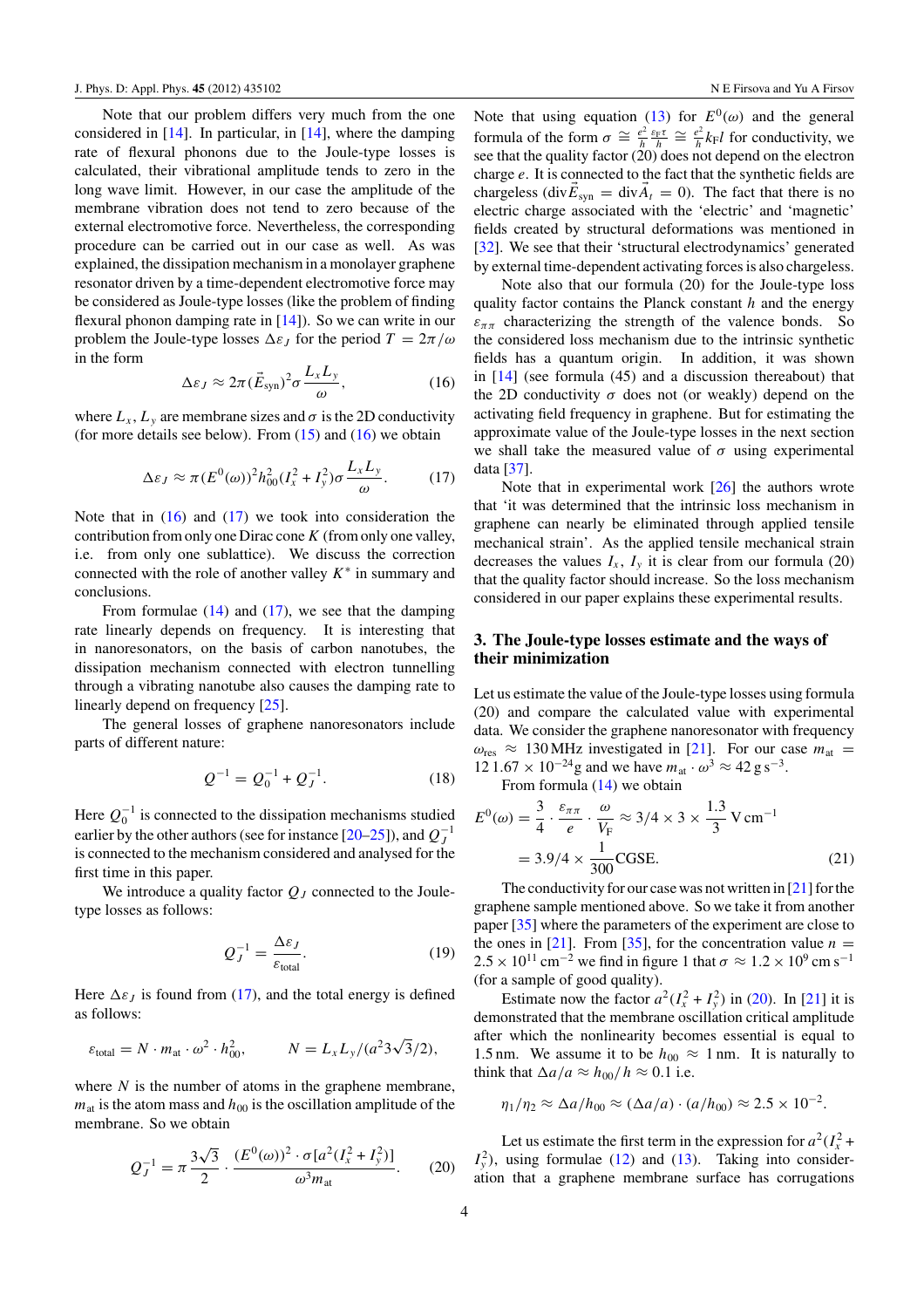and assuming for simplicity the deformation height (depth) and the basis (length, width) to have close sizes we find  $a^2 \cdot I_x^2 \approx (6.25 \times 10^{-4} a^4 \cdot (h_{xx}^2)^2 + \cdots) \approx (6.25/81) \times 10^{-8}.$ When estimating, we assumed the deformation radius to be  $\delta_x \approx 15$  nm, and  $\delta h/\delta_x \approx 2$ . Other terms in the formula for  $a^2(I_x^2 + I_y^2)$  can be estimated similarly. Therefore, we obtain  $a^2(I_x^2 + I_y^2)$  ≈ 0.7 × 10<sup>-8</sup>. Hence, we find from [\(20\)](#page-4-0) and [\(21\)](#page-4-0) the approximate theoretical numerical value for the Joule-type losses in the sample mentioned above  $Q_J^{-1}$  =  $\Delta \varepsilon_J / \varepsilon_{\text{total}} \approx 3 \times 10^{-5}$ . Since the experiment in [\[21\]](#page-6-0) gives the result  $Q \approx 14000$  we see that the Joule-type losses are responsible for about 40% of the total losses and our model gives a reasonable magnitude of the damping rate.

It is interesting that in [\[22\]](#page-6-0) for the sample with about the same resonance frequency the authors obtained the quality factor  $Q \approx 100000$ . The measured increase in the quality factor to our point of view was obtained by the authors because they used tension. From our formula [\(20\)](#page-4-0) it is clearly seen that in this case the factor  $(I_x^2 + I_y^2)$  decreases, which enhances the quality factor, i.e. the measured increase in quality factor is in accordance with our theory.

Now consider the question, how can one minimize the Joule-type losses  $Q_J^{-1}$ ? It is clear that the expressions  $I_x$ ,  $I<sub>y</sub>$  in [\(12\)](#page-3-0), [\(13\)](#page-3-0), and consequently the losses [\(20\)](#page-4-0) can be reduced by varying the form of the function  $h(x, y)$  with the help of strains of different kinds. The fact that one can increase the quality factor by such actions was studied experimentally. From formula [\(20\)](#page-4-0) this experimental result is absolutely understandable.

One can decrease Joule-type losses also by switching on a magnetic field perpendicular to the graphene membrane plane. In fact, in [\[38\]](#page-7-0), figure 4, we see that for temperature  $T = 300$  K the magnetic fields less than 8 T are not quantizing (they are classical) and longitudinal resistivity is an increasing function of field (in [\[39\]](#page-7-0), figure 3(*a*),  $T = 5$  K, a nonquantizing magnetic field is much less and resistivity is again an increasing function). So, for example for  $H = 6$  T we have ([\[38\]](#page-7-0), figure 4) that the Joule losses  $Q_J^{-1}$  are about six times less. We saw above that the percentage of these losses is about 40%. Consequently, the quality factor would be one and a half times more if the magnetic field  $H = 6$  T were switched on.

Since the graphene membrane surface has corrugations external magnetic field components parallel to the vibrating membrane can arise. These components play the role of magnetomotive force. Hence, as is shown in [\[40,](#page-7-0) [41\]](#page-7-0), we can obtain an extra damping and the increase in *Q* may be less.

Note that the formulae obtained using the Boltzmann equation stops to be correct when a quantization in magnetic field of Landau-type starts. Nevertheless, the tendency of the losses decreasing remains valid though the form of the dependence may be different. The experimental investigation of the dependence  $Q(H_{\perp})$  appeared just now (see [\[42\]](#page-7-0), figure  $3(c)$ ) for the temperature  $T = 5$  K (i.e. the fields about 6 T are quantizing). However, for the magnetic field 6 T they measured an increase in *Q* of about 30%. The role of the synthetic fields was not discussed in [\[42\]](#page-7-0).

#### **4. Summary and conclusions**

In this paper, for the first time, the influence of the inevitably existing out-of-plane deformations on the graphene nanoresonator quality factor was taken into account. As a result, a new quantum dissipation mechanism for graphene nanoresonators, i.e. 'Joule-type' losses caused by synthetic electric fields was considered. For the linear case (i.e. electromotive alternating force is rather weak and temperature is not very low) the formulae for Joule-type losses were obtained. However, though a graphene lattice consists of two sublattices in formula  $(20)$  for quality factor derivation we took into consideration the contribution from only one valley *K* (one sublattice). Note that in the ideal case, i.e. if there is time-reversal symmetry, [\[36\]](#page-7-0), the gauge fields in *K* and *K*<sup>∗</sup> have opposite directions and equal magnitudes, and the two valley currents compensate for each other. However, this question was analysed in  $[14]$ , where it was shown that the two corresponding valley currents do not compensate for each other if we take into account an inter-valley Coulomb drag effect and inter-valley scattering on short-range impurities. So, in fact additionally we should also have in  $(20)$  a dimensionless factor, which depends on the relaxation times  $\tau_D$  and  $\tau_v$ , where  $\tau_D^{-1}$  is the inter-valley Coulomb drag responsible for the drag effect and  $\tau_{v}^{-1}$  is the inter-valley scattering rate due to the shortrange impurities. But such a theory is beyond the scope of this paper.

We would like to stress especially that while in majority of papers dedicated to nanoresonators the phenomenological approach within the framework of the continuum nonlinear elastic model (see [\[43\]](#page-7-0) and last review-like paper [\[35\]](#page-7-0)) was used (nonlinear Duffing oscillator), our results for Joule-type losses are obtained on the basis of microscopic theory taking into account the specific features of graphene. Although the membrane vibration is supposed to be classical, the mechanism of losses in graphene nanoresonator is described within the framework of quantum solid-state physics. In particular, our main formula for Joule losses and quality factor includes quantum mechanical parameters  $\varepsilon_{\pi\pi}$ ,  $V_F$ .

Using the formula obtained for the Joule-type losses, we calculated their magnitudes approximately. This estimate shows that their contribution to the general dissipation appears to be about 40%.

The possible methods of reduction of the Joule-type losses are as follows.

- The application of strain engineering methods to minimize quantities  $I_x$ ,  $I_y$  and consequently to enhance  $Q$ .
- Switching on a magnetic field perpendicular to the graphene membrane.

Note that just now a paper [\[44\]](#page-7-0) has appeared where it was stated that in polycrystalline graphene sheets of multilayer graphene nanoresonators measured losses proved to be much larger than that calculated for monolayer graphene. The authors in [\[44\]](#page-7-0) mentioned that it could have been due to angle misorientations of grain boundaries, which generate out-of-plane buckling (see figure 2 in [\[44\]](#page-7-0)). These types of corrugations also should cause artificial gauge fields and lead to the microscopic mechanism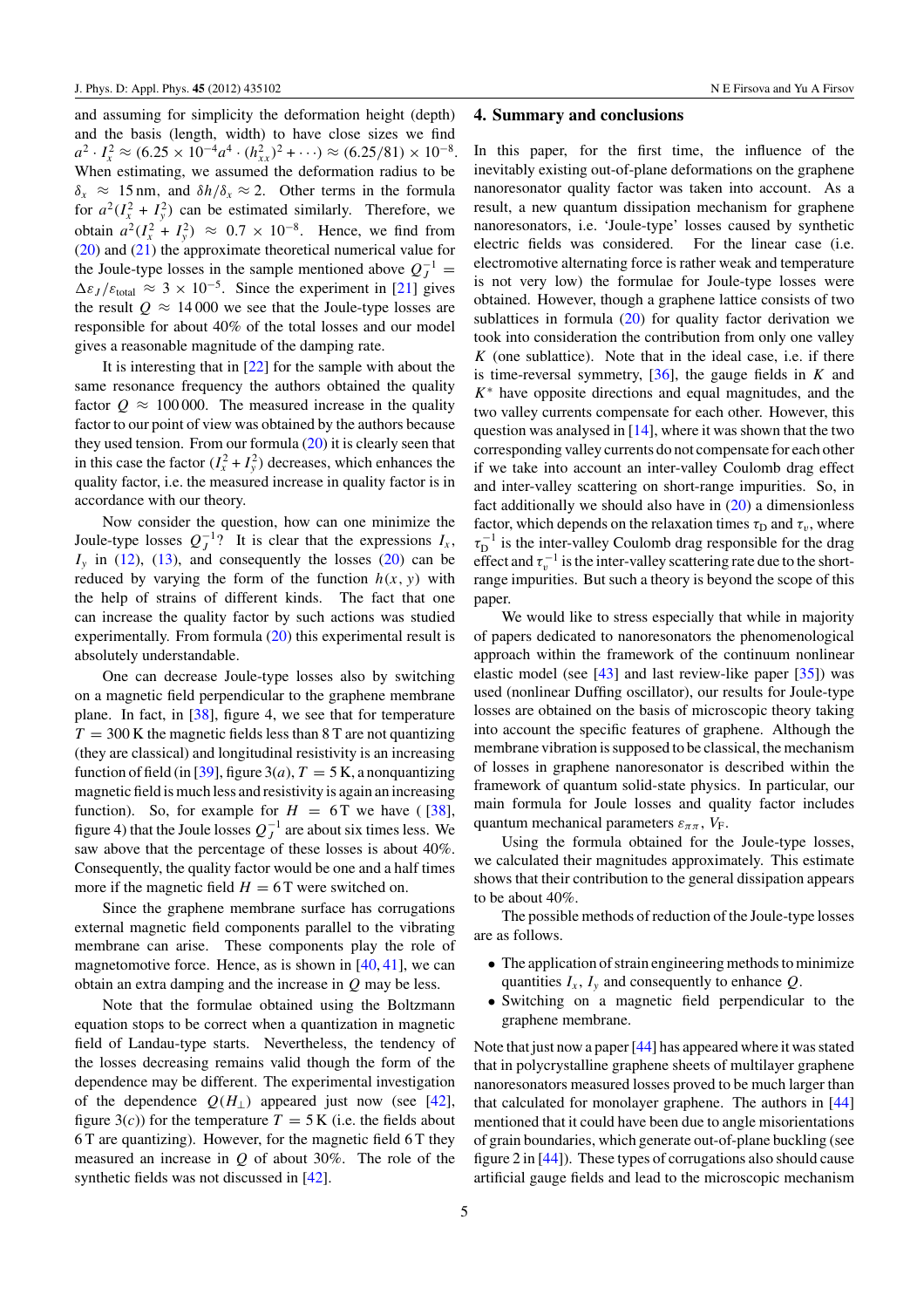<span id="page-6-0"></span>of losses suggested in our paper. In [\[44\]](#page-7-0) it was also mentioned the significant *Q*-factor increasing with reduction in height of out-of-plane buckling under a tensile strain. This strainengineering method to reduce losses was theoretically found by us for the first time in [\[45\]](#page-7-0). It would also be interesting to study *Q*-factor increasing in CVP-grown graphene, when the external perpendicular magnetic field is switched on, its magnitude and temperature being varied.

Although the prediction of quality factor increase due to the magnetic field switch on perpendicular to the membrane was first published in [\[45\]](#page-7-0) by us, the experimental investigation of the dependence of  $Q$  on  $B_{\perp}$  is done just now (see figure 3(c) in  $[42]$ ) in the quantum limit for the temperature  $T = 5$  K. The increase in  $Q$  in the quantizing magnetic field  $B_{\perp}$  was really observed and its value was proved to be about 30%. Note that authors of [\[42\]](#page-7-0) think that in the standard 2D model of graphene (without out-of-plane corrugations) this effect may be due to the magnetization of graphene in the quantum Hall limit which changes electromechanics.

Note also that the synthetic electric currents we considered in this paper lead not only to Joule-type losses but cause dissipation due to their interaction with currents arising on a gate. Recently, in [\[46\]](#page-7-0) the current-induced force theory was developed for the purely flat 2D case. This theory can be applied for the investigation of many dissipation mechanisms enumerated in section [1](#page-1-0) in a purely 2D case. We hope to analyse in the next paper the above-mentioned current–current losses mechanism modifying the methods proposed in [\[46\]](#page-7-0) to take into consideration the out-of-plane deformations.

In this paper we found that taking into account the various corrugations inevitably existing in graphene membranes gives an essential contribution to the magnitude of the graphene nanoresonator quality factor in the megahertz and gigahertz frequency ranges. Obviously, this mechanism should also influence the nonlinear electromagnetic response of graphene in the terahertz and optical frequency ranges. In transport phenomena we should also take it into consideration. So for exact estimates of losses when constructing different kinds of devices where graphene is used in the non-stationary regime in branches such as photonics and optoelectronics, we should also take into account the generation of synthetic electric fields and investigate their influence. Some ideas to minimize its negative action were also outlined.

# **References**

- [1] Novoselov K S, Geim A K, Morozov S V, Jiang D, Zhang Y, Dubonos S V, Grigorieva I V and Firsov A A 2004 Electric field effect in atomically thin carbon films *Science* **[306](http://dx.doi.org/10.1126/science.1102896)** 666
- [2] Novoselov K S, Geim A K, Morozov S V, Jiang D, Katsenelson M I, Grigorieva I V, Dubonos S V and Firsov A A 2005 Two-dimensional gas of massless Dirac fermions in graphene *Nature* **[438](http://dx.doi.org/10.1038/nature04233)** 197
- [3] Zhang Y *et al* 2005 Experimental observation of quantum Hall effect and Berry's phase in graphene *Nature* **[438](http://dx.doi.org/10.1038/nature04235)** 201
- [4] Peierls R E 1934 Bemerkungen uber Umwandlungstemperaturen *Helv. Phys. Acta* **7** 81–3
- [5] Peierls R E 1935 Quelques proprietes typiques des corpes solides *Ann. I. H. Poincare* **5** 177–222
- [6] Landau L D 1937 Zur Theorie der Phasenumwandlungen II *Phys. Z. Sowjetunion* **11** 26–35
- [7] Landau L D and Lifshitz E M 1980 *Statistical Physics* part I (Oxford: Pergamon)
- [8] Mermin N D and Wagner H 1966 Absence of ferromagnetism or antiferromagnetism in one- or two-dimensional isotropic Heisenberg models *Phys. Rev. Lett.* **17** [1133–6](http://dx.doi.org/10.1103/PhysRevLett.17.1133)
- [9] Mermin N D 1968 Crystalline order in two dimensions *Phys. Rev.* **176** [250–4](http://dx.doi.org/10.1103/PhysRev.176.250)
- [10] Meyer Jannic C, Geim A K, Katsnelson M I, Novoselov K S, Booth T J and Roth S 2007 The structure of suspended graphene sheets *Nature* **446** [60–3](http://dx.doi.org/10.1038/nature05545) (arXiv[:cond-mat/0701379\)](http://arxiv.org/abs/cond-mat/0701379)
- [11] Fasolino A, Los J H and Katsnelson M I 2007 Intrinsic ripples in graphene *Nature Mater.* **6** [858–61](http://dx.doi.org/10.1038/nmat2011)
- [12] Vozmediano M A H, Katsnelson M I and Guinea F 2011 Gauge fields in graphene *Phys. Rep.* **[496](http://dx.doi.org/10.1016/j.physrep.2010.07.003)** 109
- [13] von Oppen F, Francisko G and Eros M 2009 Synthetic electric fields and phonon damping in carbon nanotubes and graphene *Phys. Rev.* B **80** [075420](http://dx.doi.org/10.1103/PhysRevB.80.075420)
- [14] Lin Y-J, Compton R L, Jimenez-Garcia K, Phillips W D and Spielman I B 2010 A synthetic electric force acting on neutral atoms, arXiv[:1008.4864v1](http://arxiv.org/abs/1008.4864v1) [cond-mat-quant-gas]
- [15] Cleland Andrew N 2003 *Foundation of Nanomechanics* (Berlin: Springer)
- [16] Ekinci K L and Roukes M L 2005 Nanoelectromechanical systems *Rev. Sci. Instrum.* **76** [061101](http://dx.doi.org/10.1063/1.1927327)
- [17] Gaidarzhy A 2007 High quality gigahertz frequencies in nanomechanical diamond resonators, arXiv[:0710.2613](http://arxiv.org/abs/0710.2613) [cond-mat]
- [18] Eom K, Park H S, Sung E D and Kwon T 2011 Nanomechanical resonators and their applications in biological/chemical detection: nanomechanics principles *Phys. Rep.* **[503](http://dx.doi.org/10.1016/j.physrep.2011.03.002)** 115
- [19] Atalaya J, Kinaret J M and Isacsson A 2010 Nanomechanical mass measurement using nonlinear response of a graphene membrane *Europhys. Lett.* **91** [48001](http://dx.doi.org/10.1209/0295-5075/91/48001) (arXiv[:0911.0953.v2](http://arxiv.org/abs/0911.0953.v2) [cond-mat])
- [20] Bunch J *et al* 2007 Electromechanical resonators from graphene sheets *Science* **315** [490–3](http://dx.doi.org/10.1126/science.1136836)
- [21] Chen C *et al* 2009 Performance of monolayer graphene nanomechanical resonators with electrical readout *Nature Nanotechnol.* **4** [861](http://dx.doi.org/10.1038/nnano.2009.267)
- [22] Eichler A *et al* 2011 Nonlinear damping in mechanical resonators based on graphene and carbon nanotubes *Nature Nanotechnol.* **6** [339](http://dx.doi.org/10.1038/nnano.2011.71)
- [23] Sazonova V *et al* 2004 A tunable carbon nanotube electromechanical oscillator *Nature* **[431](http://dx.doi.org/10.1038/nature02905)** 284
- [24] Seoanez C, Guinea F and Castro Neto A N 2007 Dissipation in graphene and nanotube resonators *Phys. Rev.* B **76** [125427](http://dx.doi.org/10.1103/PhysRevB.76.125427)
- [25] Lassagne B, Tarakanov Y, Kinaret J, Sanchez D-G and Bachtold A 2009 Coupling mechanics to charge transport in carbon nanotube mechanical resonators *Science* **325** [1107](http://dx.doi.org/10.1126/science.1174290)
- [26] Kim S Y and Park Harold S 2009 The importance of edge effects on the intrinsic loss mechanisms of graphene nanoresonators *Nano. Lett.* **9** [969](http://dx.doi.org/10.1021/nl802853e)
- [27] Jiang J W and Wang J S 2012 Why edge effects are important on the intrinsic loss mechanisms of graphene nanoresonators *J. Appl. Phys.* **111** [054314](http://dx.doi.org/10.1063/1.3691958)
- [28] Pereira V P and Castro Neto A N 2009 All-graphene integrated circuits via strain engineering *Phys. Rev. Lett.* **103** [046801](http://dx.doi.org/10.1103/PhysRevLett.103.046801)
- [29] Low T and Guinea F 2010 Strain-induced pseudo-magnetic field for novel graphene electronics *Nano. Lett.* **10** [3551](http://dx.doi.org/10.1021/nl1018063)
- [30] Guinea F, Katsnelson M I and Geim A K 2010 Energy gaps, topological insulator state and zero-field quantum Hall effect in graphene by strain engineering *Nature Phys.* **6** [30–3](http://dx.doi.org/10.1038/nphys1420) (arXiv[:0909.1787](http://arxiv.org/abs/0909.1787) [cond-mat])